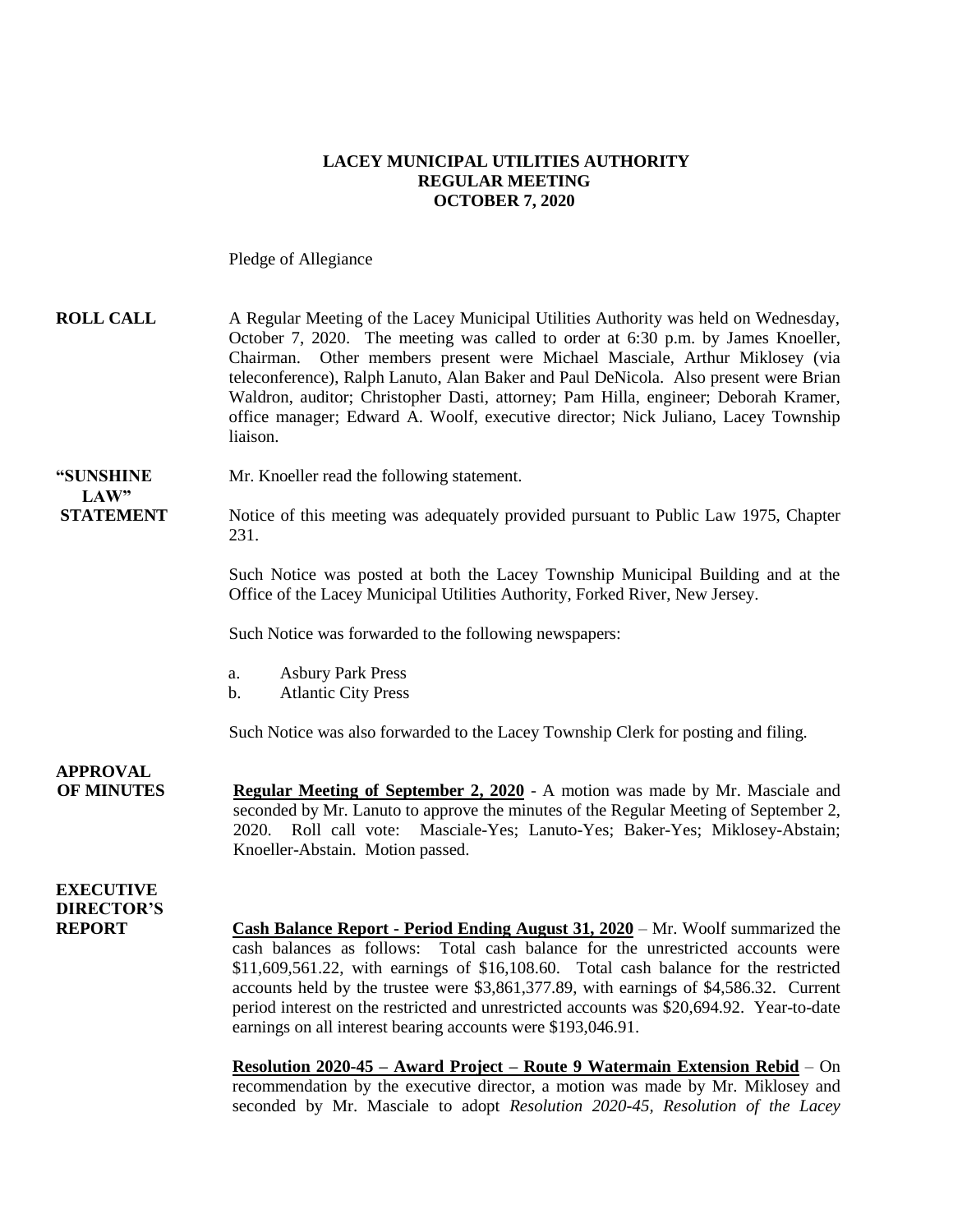*Municipal Utilities Authority, County of Ocean, State of New Jersey, Awarding Bid for Route 9 Watermain Extension Rebid Project to Montana Construction Corp, in the amount of \$306,200.00.* Roll call vote: Miklosey-Yes; Masciale-Yes; Baker-Yes; Lanuto-Yes; Knoeller-Yes. Motion passed.

**Resolution 2020-46 – Adopt Procedures for Remote Public Meetings during Declared Emergency** – On recommendation by the executive director, a motion was made by Mr. Masciale and seconded by Mr. Lanuto to adopt *Resolution 2020-46, Resolution of the Lacey Municipal Utilities Authority, County of Ocean, State of New Jersey, Adopting Procedures for Remote Public Meetings held during a Declared Emergency.* Roll call vote: Masciale-Yes; Lanuto-Yes; Baker-Yes; Miklosey-Yes; Knoeller-Yes; Motion passed.

**Proposed 2021 Sewer and Water Budget** - Mr. Woolf stated the Finance Committee discussed and reviewed the 2021 sewer and water budgets in detail. He prepared and submitted the proposed budgets for the Commissioners review. A motion was made by Mr. Masciale and seconded by Mr. Lanuto to approve the 2021 water and sewer budgets. Roll call vote: Masciale-Yes; Lanuto-Yes; Baker-Yes; Miklosey-Yes; Knoeller-Yes. Motion passed.

Mr. Miklosey asked about the status of implementing the radio read project. Mr. Woolf stated the project will begin in 2021.

Mr. Knoeller stated since the Authority will be spending \$306,000.00 of the \$650,000 that was allocated for the water main extension project, he recommends the Authority purchase as much materials as possible out of that money to be stockpiled. He asked the engineer to make up a material list for this project.

## **BUSINESS**

**REPORT** The business report was submitted for review.

### **ENGINEER'S REPORT**

**Solar Panel Evaluation** – Ms. Hilla reported a revised solar evaluation report including the records storage building was submitted to the Authority for review. Mr. Knoeller asked the engineer to begin the process of preparing specifications to go out to bid for this project.

**Sanitary Sewer Rehabilitation** – Ms. Hilla reported the manhole rehabilitation is complete.

**Repainting of Tank No.**  $1 - Ms$ **.** Hilla reported contractor has mobilized, the tank is offline and construction is ongoing.

**Column Investigation Well #7** – Ms. Hilla reported A.C. Schultes has completed the column removal and pump removal. Water quality test pump and additional water quality testing has been performed.

**Route 9 Watermain Extension** – Ms. Hilla reported the bid opening was held September 23<sup>rd</sup> for the directional drill portion of the main extension. Their office issued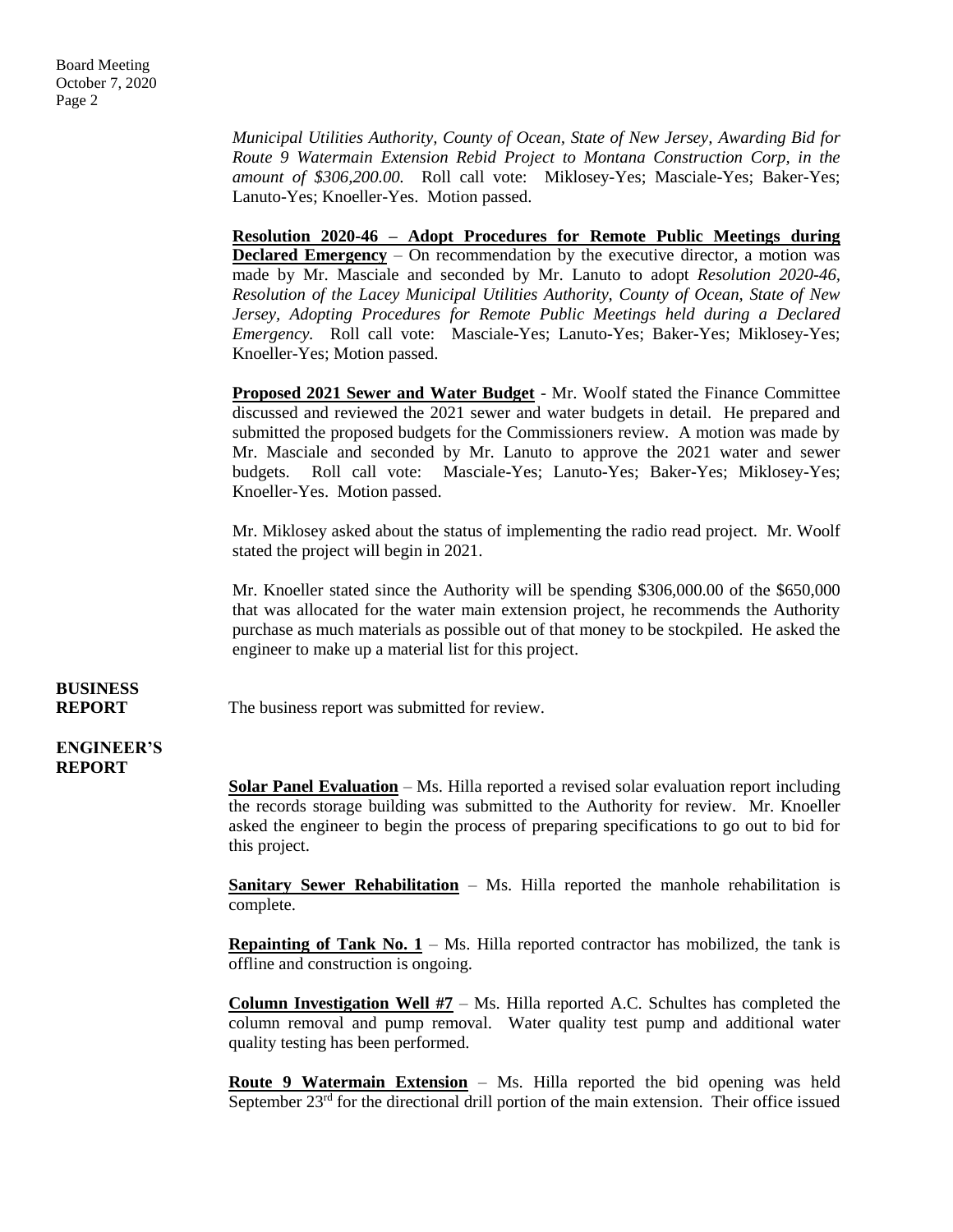Board Meeting October 7, 2020 Page 3

> a recommendation of award to low bidder Montana Construction in the amount of \$306,200.00.

### **ATTORNEY'S REPORT**

**LMUA Route 9 Water Main Extension** – Mr. Dasti reported his office prepared a Resolution to award the bid to lowest bidder.

**Holtec – Connection to Water and Sewer Infrastructure** – Mr. Dasti reported his office sent correspondence to the adjoining property owners of the Holtec site advising they have to connect to the Authority's water and sewer system as a result of recent development applications and also the current Route 9 water main extension project.

**Toll Brothers, Inc**. - Mr. Dasti reported his office sent correspondence to the representative of Toll Brothers demanding they reimburse the Authority for the new replacement water meter as well as payment for the water services.

**ENJ Enterprises/Earie Way Subdivision** - Mr. Dasti reported his office reviewed the performance bond posted by the developer with regard to this project. His office found same to be acceptable as to form and content.

### **AUDITOR'S**

**REPORT Accountant's Status Report – Month Ended August 31, 2020** – Mr. Waldron reported water and sewer revenues had a favorable variance for the month and year-to-date. Sewer and water expenses had a favorable variance for the month and year-to-date. Sewer and water user charges had a favorable variance for the month, but unfavorable year-to-date.

### **CORRESPONDENCE**

**Raymond Kramer, Pensacola Drive** – Requesting relief of utility bill due to toilet leak. Since the basis of the leak was due to a toilet issue, a waiver of the charges could not be supported. A payment plan will be offered to customer. A motion was made by Mr. Lanuto and seconded by Mr. Masciale to offer customer a payment plan to pay outstanding bill. Roll call vote: Lanuto-Yes; Masciale-Yes; Baker-Yes; Miklosey-Yes; Knoeller-Yes. Motion passed.

**Mr. & Mrs. Hoag, Taurus Court** – Requesting relief of utility bill due to pipe leak in crawl space. Since the water from the leak did not go into the sewer system, a motion was made by Mr. Masciale and seconded by Mr. Lanuto to grant an adjustment in the amount of \$181.26 (43,000 gallons). Roll call vote: Masciale-Yes; Lanuto-Yes; Baker-Yes; Miklosey-Yes; Knoeller-Yes. Motion passed.

**Francis Cuccio, Fairview Lane** – Requesting relief of utility bill due to supply line to sprinkler leak. Since the water from the leak did not go into the sewer system, a motion was made by Mr. Lanuto and seconded by Mr. Masciale to grant an adjustment in the amount of \$348.35 (50,000 gallons). Roll call vote: Lanuto-Yes; Masciale-Yes; Baker-Yes; Miklosey-Yes; Knoeller-Yes. Motion passed.

**Thomas Darmody, Lakeside Drive** – Requesting relief of utility bill due to ruptured garden hose. Since the water from the leak did not go into the sewer system, a motion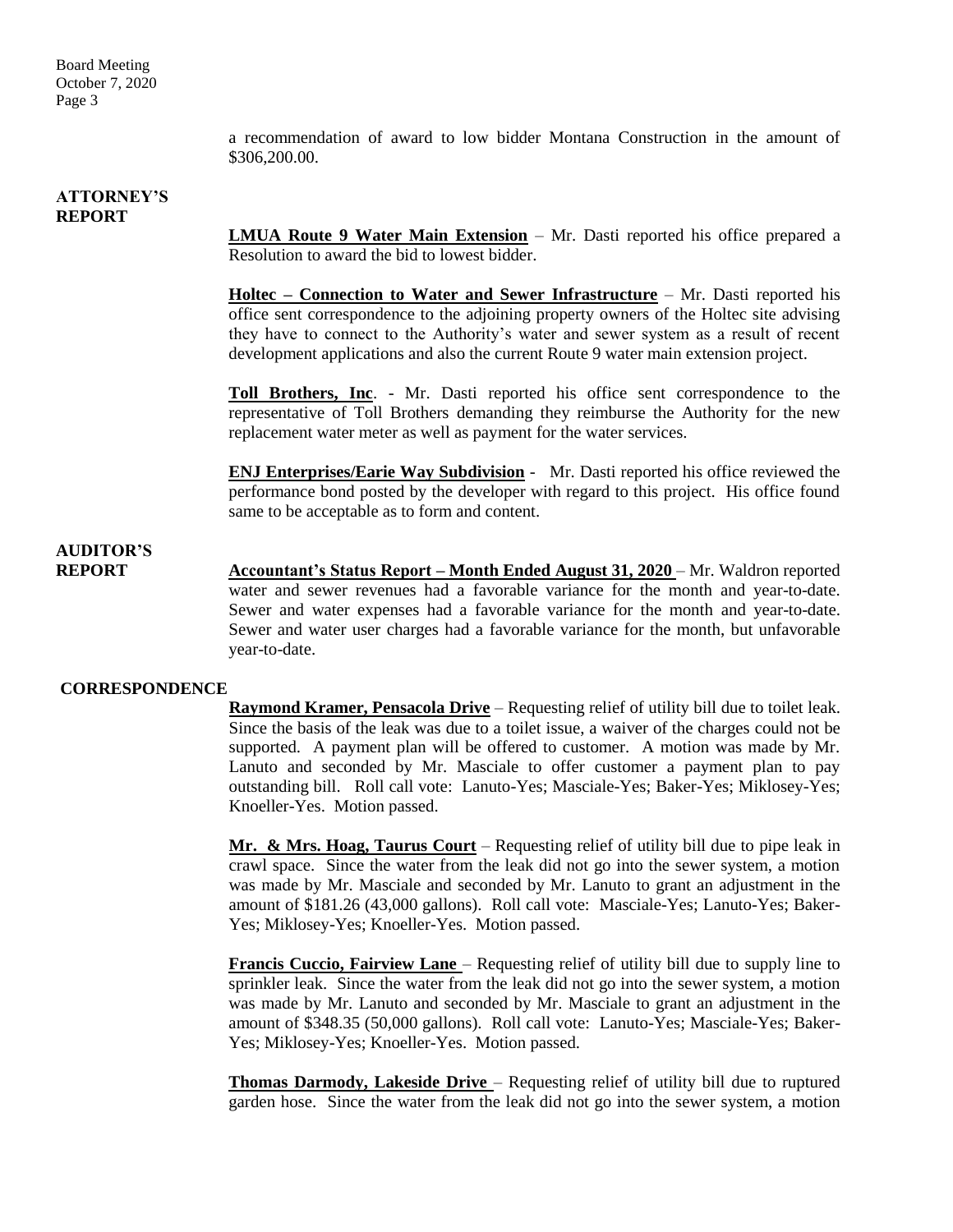was made by Mr. Masciale and seconded by Mr. Lanuto to grant an adjustment in the amount of \$1,263.30 (166,000 gallons). Roll call vote: Masciale-Yes; Lanuto-Yes; Baker-Yes; Miklosey-Yes; Knoeller-Yes. Motion passed.

**Nicole Baccanini, Bullard Avenue** – Requesting relief of utility bill due to toilet leak. Since the basis of the leak was due to a toilet issue, a waiver of the charges could not be supported. A payment plan will be offered to customer. A motion was made by Mr. Lanuto and seconded by Mr. Miklosey to offer customer a payment plan to pay outstanding bill. Roll call vote: Lanuto-Yes; Miklosey-Yes; Baker-Yes; Masciale-Yes; Knoeller-Yes. Motion passed.

**Harry Fearon, Lake Avenue** – Requesting relief of utility bill due watering lawn without irrigation meter. Since the customer is a new resident, a motion was made by Mr. Masciale and seconded by Mr. Lanuto to grant a one-time relief in the amount of \$146.98 (39,000 gallons). Roll call vote: Masciale-Yes; Lanuto-Yes; Baker-Yes; Miklosey-Yes; Knoeller-Yes. Motion passed.

**John Krause, Sunrise Blvd.** – Requesting relief of utility bill due to pipe leak under dock. Since the water from the leak did not go into the sewer system, a motion was made by Mr. Masciale and seconded by Mr. Baker to grant an adjustment in the amount of \$1,194.55 (164,000 gallons). Roll call vote: Masciale-Yes; Baker-Yes; Lanuto-Yes; Miklosey-Yes; Knoeller-Yes. Motion passed.

**Edward Allegar, Shady Brook Lane** – Requesting relief of utility bill due to expansion tank leak in crawl space. Since the water from the leak did not go into the sewer system, a motion was made by Mr. Masciale and seconded by Mr. Lanuto to grant an adjustment in the amount of \$1,589.20 (219,000 gallons). Roll call vote: Masciale-Yes; Lanuto-Yes; Baker-Yes; Miklosey-Yes; Knoeller-Yes. Motion passed.

**Christian Hintz, Chestnut Street** – Requesting relief of utility bill due to leaky pipe to dock. Since the water from the leak did not go into the sewer system, a motion was made by Mr. Masciale and seconded by Mr. Lanuto to grant an adjustment in the amount of \$271.90 (48,000 gallons). Roll call vote: Masciale-Yes; Lanuto-Yes; Baker-Yes; Miklosey-Yes; Knoeller-Yes. Motion passed.

**Diane Bellavia, Arlington Lane** – Requesting relief of utility bill due to leaky pipe to dock. Since the water from the leak did not go into the sewer system, a motion was made by Mr. Masciale and seconded by Mr. Baker to grant an adjustment in the amount of \$225.00 (43,000 gallons). Roll call vote: Masciale-Yes; Baker-Yes; Lanuto-Yes; Miklosey-Yes; Knoeller-Yes. Motion passed

| VW              |                                       |
|-----------------|---------------------------------------|
| <b>BUSINESS</b> | There was no old business to discuss. |

**NEW**

**OLD**

**BUSINESS** There was no new business to discuss.

## **PUBLIC BUSINESS/**

**COMMENT** There was no public business/comment.